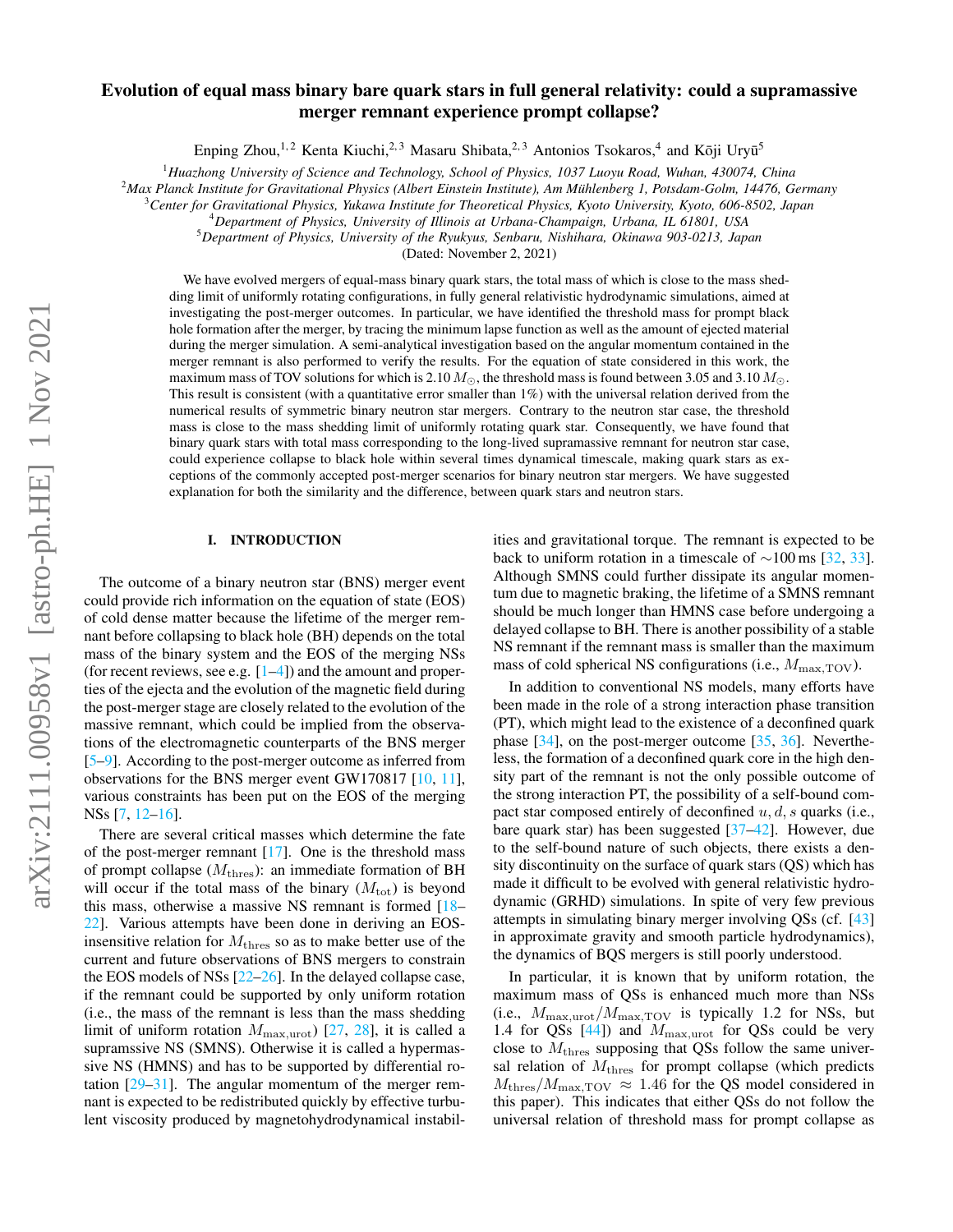NSs, or the scenario of post-merger outcome is totally different from NSs, as in BNS cases the gap between  $M<sub>thres</sub>$  $(M<sub>thres</sub>/M<sub>max,TOV</sub> \approx 1.3 - 1.7$  [\[21\]](#page-5-18)) and  $M<sub>max,urot</sub>$  is much larger than QS case and a system with a total mass in between those two values corresponds to the HMNS remnant scenario. It is suggested that mergers resulting in prompt collapse or a hypermassive remnant will lead to very distinguished observational features of the short gamma-ray burst and kilonova counterparts [\[5](#page-4-2)[–7,](#page-4-6) [17\]](#page-5-1), and a particular caution was made for unequal-mass merger cases  $[16]$ . And hence, verifying the post-merger scenario with appropriate GRHD simulation of BQS mergers with total mass close to  $M_{\text{max,unot}}$  is very important for the interpretation of future observations of binary mergers.

Very recently, we have developed a novel numerical approach for handling bare QSs in numerical relativity simulations [\[45\]](#page-5-19), which enabled us to explore the dynamics of BQS mergers in grid-based GRHD simulations for the first time. We have employed our methods in the evolution of BQS mergers with different masses, aimed at deriving the threshold mass of prompt collapse in BQS mergers. The EOS and binary models used in this work will be introduced in Sec. [II.](#page-1-0) The simulation results and interpretation of them will be reported in Sec. [III.](#page-2-0) Finally, conclusions and discussions about the impact of our results on understanding future observations will be described in Sec. [IV.](#page-4-8)

## <span id="page-1-0"></span>II. THE MODELS

Similar to our previous work, MIT bag model [\[46\]](#page-5-20) is used as the EOS for the merging QSs in our simulations. Modern details of the model, such as finite mass of strange quarks and gluon-mediated interactions [\[47,](#page-5-21) [48\]](#page-5-22), are not considered for simplicity. We have extensively tested the reliability and accuracy of handling the simplest form of the MIT bag model with our numerical implementation in our previous study [\[45\]](#page-5-19). Hence, we stick with the same model:

$$
p_{\text{cold}} = K\rho^{4/3} - B,
$$
  
\n
$$
e_{\text{cold}} = 3K\rho^{4/3} + B,
$$
\n(1)

<span id="page-1-1"></span>in which  $p_{\text{cold}}$ ,  $\rho$  and  $e_{\text{cold}}$  are the pressure, rest-mass density and energy density of quark matter at zero temperature, respectively.  $B$  is the bag constant and is set to be  $52.5 \,\mathrm{MeV}\,\mathrm{fm}^{-3}$ . The parameter K is determined as

$$
K = \left(\frac{c^8}{256B}\right)^{1/3},\tag{2}
$$

in order to resolve the discontinuity of specific enthalpy across the surface of the QSs (the details are found in [\[45\]](#page-5-19)). With such a choice,  $M_{\text{max,TOV}}$  is 2.10  $M_{\odot}$  and the tidal deformability for a 1.4  $M_{\odot}$  star is 598. To take the finite temperature effects into account, we have applied the  $\Gamma_{\text{th}}$  prescription in which the total pressure is described as a sum of the cold part  $p_{\text{cold}}(\rho)$  of Eq. [\(1\)](#page-1-1) and a thermal part in the form:

$$
p = p_{\text{cold}} + (\Gamma_{\text{th}} - 1)\rho \epsilon_{\text{th}}, \tag{3}
$$

where  $\epsilon_{\text{th}}$  is the thermal part of the specific energy density defined by the difference between the total specific energy den-sity and the cold part as obtained from Eq. [\(1\)](#page-1-1). The index  $\Gamma_{\text{th}}$ is chosen to be 4/3 such that the primitive recovery procedure inside the QS is essentially solving a quadratic equation which allows us to accurately resolve whether or not a fluid element is inside the QS without losing computational efficiency [\[45\]](#page-5-19).

The value of  $M_{\text{max,urot}}$  with this EOS is 3.03  $M_{\odot}$ , and with differential rotation the mass of QSs could be much higher. Suppose that BQS merger follows the same universal relation of  $M<sub>thres</sub>$  as BNS mergers (e.g. as in [\[23\]](#page-5-23)), the derived value of  $M<sub>thres</sub>$  for this model would be approximately 3.07  $M<sub>\odot</sub>$ , i.e., very close to  $M_{\text{max,urot}}$ . It is therefore interesting to verify what happens for the remnant of a BQS merger with a total mass near the range of  $M_{\text{max,unot}}$  and  $M_{\text{thres}}$ , and to figure out a more accurate value of  $M<sub>thres</sub>$  by fully GRHD simulations.

For this purpose, we have prepared irrotational equal-mass BQS initial data with different total masses (3.0  $M_{\odot}$ , 3.05  $M_{\odot}$ ) and 3.1  $M_{\odot}$  at infinite separation, and the models are referred to as MIT3.00, MIT3.05 and MIT3.10 through the texts) separated at an initial distance of 35 km with the COCAL code [\[49,](#page-5-24) [50\]](#page-5-25). The surface fit coordinate employed in COCAL code is essential for obtaining accurate initial data for QSs which have a finite surface density [\[51,](#page-5-26) [52\]](#page-5-27). The convergence and accuracy of COCAL code in calculating initial data for corotational, irrotational and spinning BQSs will be reported in another paper [\[53\]](#page-5-28). The evolution is done with the SACRA-MPI code [\[54,](#page-5-29) [55\]](#page-5-30), which employs a moving puncture version of the Baumgarte-Shapiro-Shibata-Nakamura formalism [\[56–](#page-5-31) [59\]](#page-5-32) and a constraint propagation prescription similar to the Z4c scheme [\[60\]](#page-5-33) to solve the Einstein's evolution equations. In order to evolve bare QSs with finite surface density, an essential modification in the primitive recovery part of the code is done and reported in our previous research  $[45]$ . An adaptive mesh refined setup is implemented for the evolution of the BQS models, the details of which are found in [\[54\]](#page-5-29). For the highest resolution runs, the resolution and size of the finest level are  $\Delta x = \Delta y = \Delta z = 74$  m and  $L_x = L_y = 2L_z$ 23.68 km (orbital plane symmetry is assumed for the simulations). For comparison, we have done all the simulations in another grid setup with  $\Delta x = \Delta y = \Delta z = 118.4$  m.

To verify whether or not a prompt collapse happens for a certain model, we have tracked the minimum lapse function  $\alpha_{\min}$  throughout the simulation. It is a robust indicator for the appearance of an apparent horizon [\[61\]](#page-5-34). In addition, for equalmass binaries, the bounce of  $\alpha_{\min}$  is related to the bounce of the remnant in the post-merger, which would drive a significant fraction of mass ejection during the merger. By contrast, in the prompt collapse case, the bounce is absent and the remnant straightforwardly collapses to a BH. Thus the mass ejection is negligible for equal mass mergers. According to this, we have tried to identify the prompt collapse by searching for the model with least mass when no bounce in  $\alpha_{\min}$  is observed.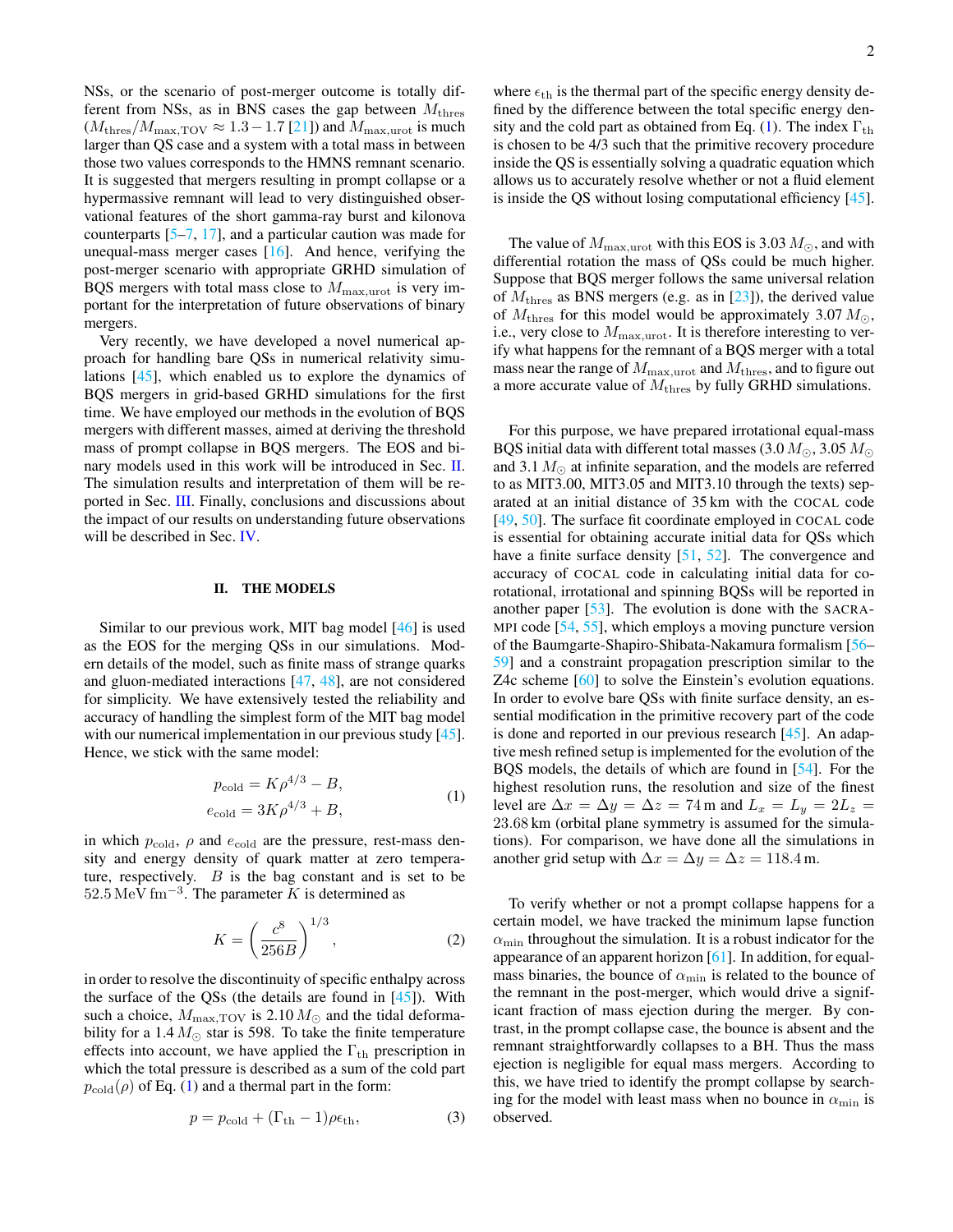



<span id="page-2-1"></span>FIG. 1. The evolution of the minimum lapse function for the three models MIT3.00 (blue curve), MIT3.05 (red curve) and MIT3.10 (green curve). The results in the low and high resolution are shown in the dashed and solid curves, respectively.

### <span id="page-2-0"></span>III. RESULTS

Figure [1](#page-2-1) shows the evolution of  $\alpha_{\min}$  for the 3 models with different total mass and in two different resolutions. As can be seen, there is one bounce for  $\alpha_{\min}$  before the collapse to BH for the models with total mass of 3.0 and 3.05  $M_{\odot}$ . By contrast, for the model with 3.1  $M_{\odot}$ , the merger remnant collapses to a BH without any bounce, constraining  $M_{\text{thres}}$  for this EOS model to be between 3.05 and 3.10  $M_{\odot}$ . This result is universal in the two different resolutions we considered.

The lifetime of the merger remnant before collapsing to BH could be indicated by the duration between the first local minimum of  $\alpha_{\min}$  and the moment it approaches zero. According to Fig. [1,](#page-2-1) it is found that the lifetime of the remnant for the models MIT3.00 and MIT3.05 are similar, i.e., approximately 1 ms, and all correspond to a very short-lived case. On the other hand, the lifetime of the remnant for MIT3.10 vanishes, which is the consistent with a prompt collapse scenario.

In addition to the evolution of  $\alpha_{\min}$ , we also display the time evolution of the ejecta mass of each model in Fig. [2.](#page-2-2) This shows that the ejecta mass is tightly related to the postmerger outcome. Here, the ejecta mass is estimated by integrating all matter with  $u_t < -1.0$  and distance larger than 147.7 km from the coordinate origin. As can be seen from the figure, for model MIT3.10, the rising of the amount of ejecta happens earlier as the merger happens at an earlier time compared with the other two models (cf. the moment when  $\alpha_{\text{min}}$  starts to rapidly drop in Fig. [1\)](#page-2-1) but saturates at a lower total amount when the BH is eventually formed due to the absence of the bounce in the merger remnant. Similar to what is seen in the lifetime of the merger remnant, the ejecta mass is nearly the same for model MIT3.00 and MIT3.05, while the difference between the MIT3.10 and the other two mod-

<span id="page-2-2"></span>FIG. 2. The amount of unbound material (as estimated with the criterion that  $u_t < -1, 0$  and distance from the coordinate origin  $d > 147.7$  km) for the three models considered in this work, for the high resolution runs.

els are much larger than the difference between MIT3.00 and MIT3.05. These features all indicate a prompt collapse for the MIT3.10 case.

According to what is discussed above, the threshold mass for prompt collapse of the MIT bag model we are considering is between 3.05 and 3.10  $M_{\odot}$ . In another word, a BQS whose total mass is very close to the maximum mass of uniformly rotating configuration experiences prompt collapse in the post-merger phase. As shown in Fig. [3,](#page-3-0) it is quite different from BNS cases, for which  $M<sub>thres</sub>$  is much larger than  $M_{\text{max,urot}}$  and a BNS merger with mass close to  $M_{\text{max,urot}}$ is expected to produce a relatively long-lived remnant which can survive after the dissipation of the differential rotation. In fact, model MIT3.00, which by definition corresponds to the supramassive remnant scenario, collapses to BH within 2 ms, becoming incompatible with the post-merger scenarios of BNS. On the contrary, quantitatively the threshold mass is in good agreement with the universal relation derived from BNS simulations. To understand the difference and similarity of BQS and BNS mergers, we have analyzed the mass and angular momentum in the merger remnant and come up with a semi-analytical explanation, in the similar approach to [\[23\]](#page-5-23).

Figure [4](#page-3-1) shows the angular momentum and mass of the merger remnant (estimated by subtracting out the angular momentum and energy radiated by GW during the inspiral stage from the initial values) with filled circles, at the moment when merger happens (by choosing the time when the gravitational wave strain reaches maximum at the end of inspiral stage), for the 3 models considered in this work. In addition, we plot the empirical relation between the angular momentum and mass of the merger remnant for BNS, fitted by the simulation results with various NS EoS [\[23\]](#page-5-23). As immediately found, the results of BQS merger simulations are in a good agreement with the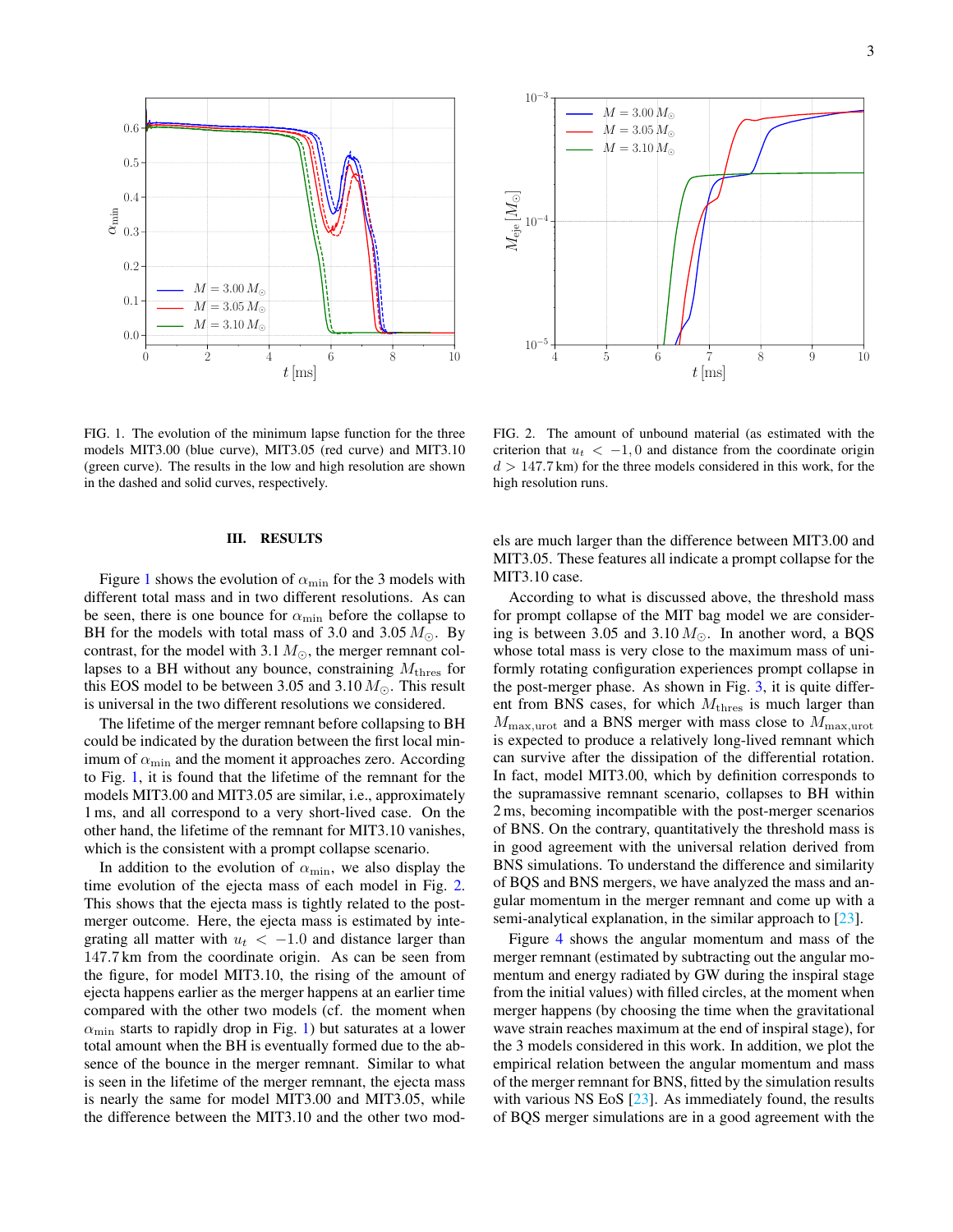

<span id="page-3-0"></span>FIG. 3. A quantitative comparison between  $M_{\text{thres}}$  (orange shaded area) and  $M_{\text{max,unot}}$  (blue shaded area) of NSs (shown on the left half) and QSs (on the right half). The plots for QSs are made according to the results obtained in this work for the MIT bag model and those for NSs are according to previous researches on various NS EOS models (and hence being more scattered) [\[21,](#page-5-18) [62\]](#page-5-35). It is worth noting that, for any particular NS EOS model,  $M_{\rm thres}$  and  $M_{\rm max,urot}$ take their unique value from the shaded range in the figure. Therefore, the gap between the two shaded areas for the NS case is merely the lower limit for the difference between  $M_{\text{thres}}$  and  $M_{\text{max,urot}}$  for any given EOS model, yet still being much larger than the gap of the QS model considered in this work.

BNS empirical relation, which is a key for understanding the fact that  $M_{\text{thres}}$  of BQS mergers follows the universal relation for BNS cases. The intersection of the blue curve and the turning point solutions of differentially/uniformly (indicated black solid/dashed line) rotating QS should approximately indicate the threshold mass of BQS cases, as beyond the intersection point, the merger remnant would not have enough angular momentum to support the mass it possesses. Indeed, the intersection happens between 3.0 and 3.1 solar mass, which again confirms our fully GRHD simulation results.

Combining the simulation results and the semi-analytical explanation, we are now able to understand the post-merger scenario of BQS mergers. Although QSs could reach much higher maximum mass with uniform/differential rotation compared with NSs, these equilibrium configurations do need much higher angular momentum to support the mass [\[52\]](#page-5-27). Nevertheless, for a fixed total mass of the binary, the final angular momentum contained in the merger remnant is similar for BQS and BNS cases. Hence, a BQS system with mass close to  $M_{\text{max,unot}}$  could experience prompt collapse since the merger remnant would not be able to have angular momentum sufficient for supporting itself. More specifically, the angular momentum contained in the merger remnant is related to how much angular momentum is radiated by GW during the inspiral, which could be well modeled by the masses of the binary components and finite size effects, such as the tidal



<span id="page-3-1"></span>FIG. 4. A semi-analytical approach to understand the post-merger outcome of BQS mergers. The solid/dashed black curves are the angular momentum and mass for the "turning point" solutions of differentially/uniformly rotating QSs. j−const is chosen as the differential rotation law with  $A = 3.0$ . The blue curve is the empirical relation of the angular momentum and mass for merger remnant based on simulations of BNS mergers, according to previous researches [\[23\]](#page-5-23). The intersection of the blue curve and "turning point" curve should indicate the threshold mass, as beyond this mass, the merger remnant would not be able to have sufficient angular momentum to support itself. The blue filled circles are the angular momentum and mass for the merger remnant as extracted from the BQS simulations considered in this work.

deformability. Therefore, it is not very surprising that  $M<sub>thres</sub>$ of BQS mergers could also be estimated with the universal relation for BNS mergers, as tidal deformability/compactness is needed for the universal relation.

In addition, it is worth mentioning that quantities of individual QS as described by Eq. [\(1\)](#page-1-1) scales with the bag constant B for both non-rotating and rotating configurations  $[63]$ , in particular, mass and radius of a solution scales as

$$
(M_1, R_1) = \sqrt{B_2/B_1}(M_2, R_2)
$$
 (4)

for solutions with scaled central density and angular velocity:

$$
\rho_{c,1} = (B_1/B_2)\rho_{c,2},
$$
  
\n
$$
\Omega_1 = \sqrt{B_1/B_2}\Omega_2.
$$
\n(5)

Nevertheless, the result we obtained in this work (i.e.,  $M<sub>thres</sub>$ of BQS mergers follows the universal relation derived from BNS simulations, and is very close to  $M_{\text{max,urot}}$ ) is not a coincidence due to a particular choice of  $B$ , as a similar quantitative result was obtained in  $[43]$  for larger choices of B. This could help us verify the applicability of the universal relation of  $M<sub>thres</sub>$  for QSs modeled with different bag constants. On the one hand, due to the same scaling of both non-rotating and rotating configurations, the ratio  $M_{\text{max,urot}}/M_{\text{max,TOV}}$ is independent of  $B$ . On the other hand, the ratio between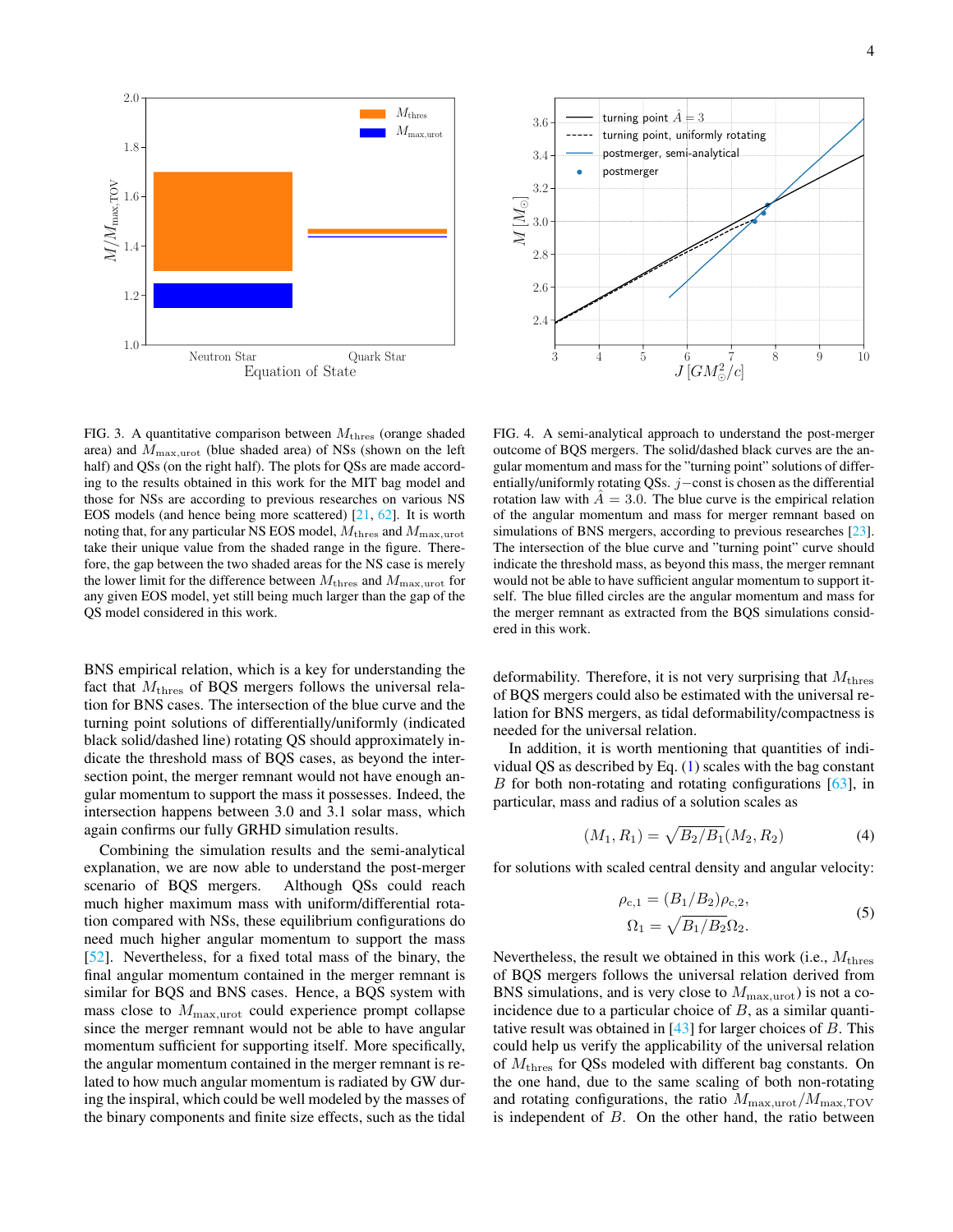$M<sub>thres</sub>$  and  $M<sub>max,TOV</sub>$  could be obtained by universal relation  $k = M_{\text{thres}}/M_{\text{max,TOV}}$ . In the cases that k is fitted with the compactness/tidal deformability of a TOV maximum mass solution, it is also very insensitive to the choice of  $B$ , leading to a similar value of  $M_{\text{thres}}$  as  $M_{\text{max,unot}}$  for all choices of bag constant.

### <span id="page-4-8"></span>IV. CONCLUSIONS AND DISCUSSIONS

In this work, we performed fully GRHD simulations of BQS mergers with different masses and tried to determine the threshold mass of prompt BH formation of BQS mergers, which is a key parameter for constraining EoS of compact stars with future multi-messenger observations, by investigating quantities such as the minimum lapse function and ejecta amount during the post-merger stage. The value of  $M<sub>thres</sub>$ is found to be between 3.05 and  $3.10M_{\odot}$  with respect to  $M_{\text{max,TOV}} \approx 2.10 M_{\odot}$  for the EoS model we considered, and is in good agreement with the universal relation derived with various BNS simulations  $[23]$ . This is due to the fact that the inspiral-in of a binary compact star is a purely 'gravity-bound' process: the dynamics during this stage is determined by the gravitational interaction between the two stars, and any information about the EoS and structure of those merging stars, are concentrated in the quantities such as tidal deformability and compactness. Consequently, in spite of the fact that bare QSs are self-bound and could reach more massive rotating configurations by containing more angular momentum, the angular momentum left in the merger remnant is similar to the case of BNS, as long as the total mass and tidal deformability of the merging binary are similar. Due to the same reason, a supramassive remnant of BQS merger could collapse to a BH within a few times the dynamical timescale, as the mass shedding limit of uniformly rotating QSs demands more angular momentum than what could be left in the remnant.

According to our results, for any future multi-messenger observations which we could confirm whether or not a prompt collapse happens, the derived radius/compactness/tidal deformability constraint for NSs according to the merger outcome could be directly applied for QSs as well, as the universal relations of  $M<sub>thres</sub>$  is valid for both cases. Nevertheless, as we are now only beginning to attempt simulations of BQS mergers in fully GRHD, there is still a lot to improve in our understanding of what happens during a BQS merger. For instance, although the amount of ejected material is found to be in similar order of magnitude compared with BNS cases, it is not straightforward to predict the signatures of the EM counterparts, as the nuclear physical evolution of those ejected quark matter is quite unclear [\[64–](#page-5-37)[67\]](#page-5-38). More sophisticated nuclear physical models and nucleosynthesis are required to be combined with the simulation results for us to have a better understanding about the EM signatures of BQS mergers. In addition, limited by our current primitive recovery scheme for QSs, it is quite complicated and time-consuming to explore the impact of the thermal components. We will extend our study to more general cases so as to systematically explore the impact of thermal component and mass ratio on the dynamics of BQS mergers in the future.

#### ACKNOWLEDGMENTS

We thank the members of Computational Relativistic Astrophysics division in Max Planck Institute for Gravitational Physics (Potsdam) for very helpful discussions. E. Z. acknowledges the support by National SKA Program of China No. 2020SKA0120300. This work is also in part supported by Grant-in-Aid for Scientific Research (Grant No. 20H00158, Nos.JP18H01213, 18K03624, and 20H00158) of Japanese MEXT/JSPS. A.T. is supported in part by National Science Foundation (NSF) Grant PHY-1662211 and PHY-2006066, and NASA Grant 80NSSC17K0070 to the University of Illinois at Urbana-Champaign. The simulations are performed on the SAKURA at Max Planck Computing and Data Facility (MPCDF).

- <span id="page-4-0"></span>[1] M. Shibata and K. Hotokezaka, [Annual Review of Nuclear](http://dx.doi.org/10.1146/annurev-nucl-101918-023625) [and Particle Science](http://dx.doi.org/10.1146/annurev-nucl-101918-023625) 69, 41 (2019), [arXiv:1908.02350 \[astro](http://arxiv.org/abs/1908.02350)[ph.HE\].](http://arxiv.org/abs/1908.02350)
- [2] J. L. Friedman and N. Stergioulas, [International Journal of](http://dx.doi.org/10.1142/S0218271820410151) Modern Physics D 29[, 2041015-632 \(2020\),](http://dx.doi.org/10.1142/S0218271820410151) [arXiv:2005.14135](http://arxiv.org/abs/2005.14135) [\[astro-ph.HE\].](http://arxiv.org/abs/2005.14135)
- [3] D. Radice, S. Bernuzzi, and A. Perego, [Annual Re](http://dx.doi.org/10.1146/annurev-nucl-013120-114541)[view of Nuclear and Particle Science](http://dx.doi.org/10.1146/annurev-nucl-013120-114541) 70, 95 (2020), [https://doi.org/10.1146/annurev-nucl-013120-114541.](http://arxiv.org/abs/https://doi.org/10.1146/annurev-nucl-013120-114541)
- <span id="page-4-1"></span>[4] S. Bernuzzi, [General Relativity and Gravitation](http://dx.doi.org/10.1007/s10714-020-02752-5) 52, 108 (2020), [arXiv:2004.06419 \[astro-ph.HE\].](http://arxiv.org/abs/2004.06419)
- <span id="page-4-2"></span>[5] B. D. Metzger and R. Fernández, [Mon. Not. R. Astron. Soc.](http://dx.doi.org/10.1093/mnras/stu802) 441[, 3444 \(2014\),](http://dx.doi.org/10.1093/mnras/stu802) [arXiv:1402.4803 \[astro-ph.HE\].](http://arxiv.org/abs/1402.4803)
- [6] B. D. Metzger and A. L. Piro, [Mon. Not. R. Astron. Soc.](http://dx.doi.org/10.1093/mnras/stu247) 439, [3916 \(2014\),](http://dx.doi.org/10.1093/mnras/stu247) [arXiv:1311.1519 \[astro-ph.HE\].](http://arxiv.org/abs/1311.1519)
- <span id="page-4-6"></span>[7] M. Ruiz, S. L. Shapiro, and A. Tsokaros, [Phys. Rev. D](http://dx.doi.org/10.1103/PhysRevD.97.021501) 97, [021501 \(2018\),](http://dx.doi.org/10.1103/PhysRevD.97.021501) [arXiv:1711.00473 \[astro-ph.HE\].](http://arxiv.org/abs/1711.00473)
- [8] M. Shibata, S. Fujibayashi, K. Hotokezaka, K. Kiuchi, K. Kyutoku, Y. Sekiguchi, and M. Tanaka, [Phys. Rev. D](http://dx.doi.org/10.1103/PhysRevD.96.123012) 96, 123012 [\(2017\),](http://dx.doi.org/10.1103/PhysRevD.96.123012) [arXiv:1710.07579 \[astro-ph.HE\].](http://arxiv.org/abs/1710.07579)
- <span id="page-4-3"></span>[9] K. Kiuchi, K. Kyutoku, Y. Sekiguchi, and M. Shibata, arXiv:1710.01311 (2017), [arXiv:1710.01311 \[astro-ph.HE\].](http://arxiv.org/abs/1710.01311)
- <span id="page-4-4"></span>[10] The LIGO Scientific Collaboration and The Virgo Collaboration (LIGO Scientific Collaboration and Virgo Collaboration), Phys. Rev. Lett. 119[, 161101 \(2017\).](http://dx.doi.org/10.1103/PhysRevLett.119.161101)
- <span id="page-4-5"></span>[11] The LIGO Scientific Collaboration, the Virgo Collaboration, B. P. Abbott, R. Abbott, T. D. Abbott, F. Acernese, K. Ackley, C. aAdams, T. Adams, P. Addesso, and et al. (LIGO Scientific Collaboration and Virgo Collaboration), [Astrophys. J. Lett.](http://stacks.iop.org/2041-8205/848/i=2/a=L12) 848[, L12 \(2017\).](http://stacks.iop.org/2041-8205/848/i=2/a=L12)
- <span id="page-4-7"></span>[12] L. Rezzolla, E. R. Most, and L. R. Weih, [Astrophys. J. Lett.](http://dx.doi.org/10.3847/2041-8213/aaa401) 852[, L25 \(2018\),](http://dx.doi.org/10.3847/2041-8213/aaa401) [arXiv:1711.00314 \[astro-ph.HE\].](http://arxiv.org/abs/1711.00314)
- [13] A. Bauswein, O. Just, H.-T. Janka, and N. Stergioulas, [As](http://dx.doi.org/10.3847/2041-8213/aa9994)[trophys. J. Lett.](http://dx.doi.org/10.3847/2041-8213/aa9994) 850, L34 (2017), [arXiv:1710.06843 \[astro](http://arxiv.org/abs/1710.06843)[ph.HE\].](http://arxiv.org/abs/1710.06843)